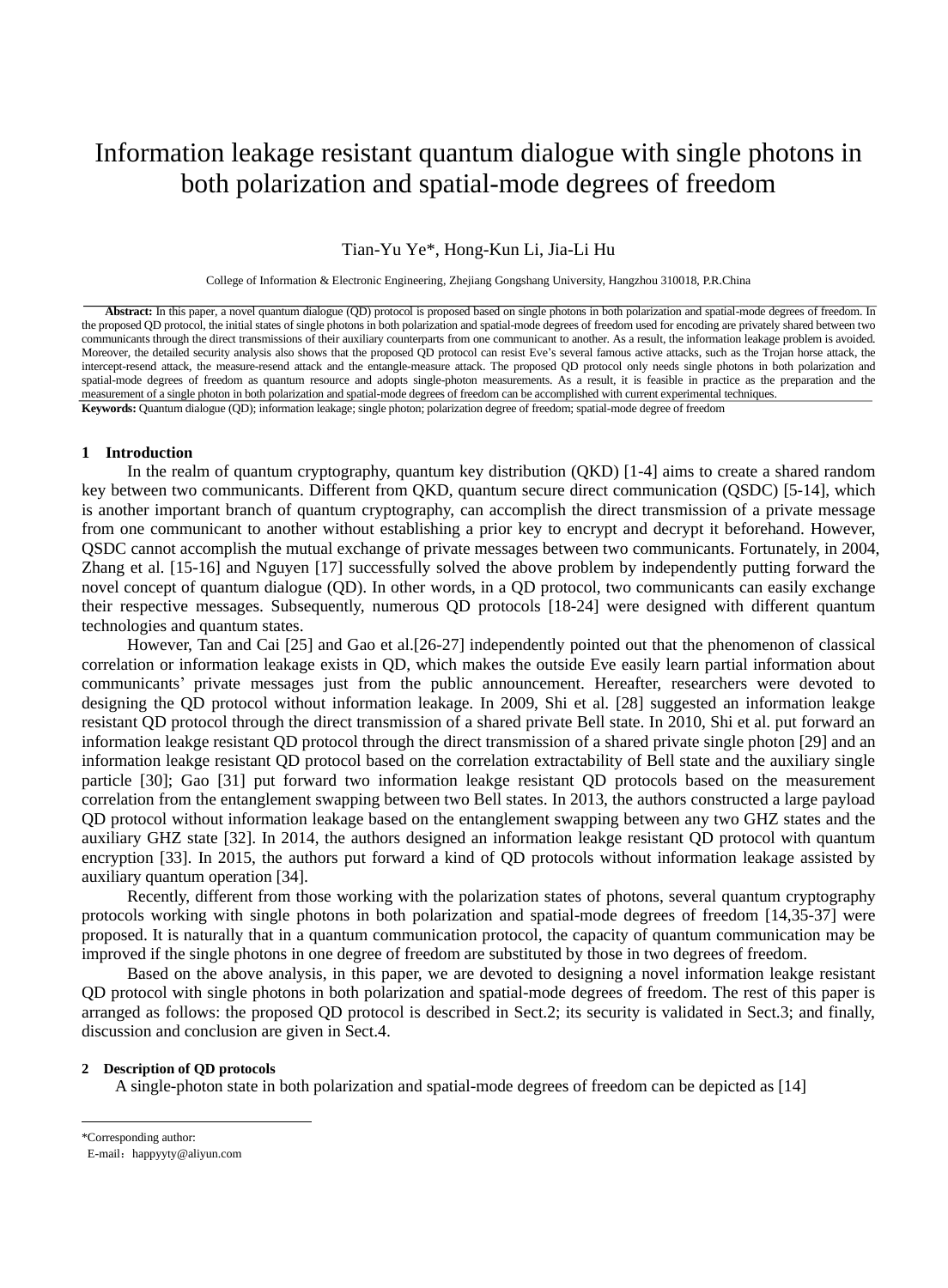$$
|\phi\rangle = |\phi\rangle_P \otimes |\phi\rangle_S , \qquad (1)
$$

where  $|\phi\rangle$ <sub>p</sub> and  $|\phi\rangle$ <sub>s</sub> are the single-photon states in the polarization and the spatial-mode degrees of freedom, respectively.  $Z_p = \{H\}, |V\rangle\}$  and  $X_p = \{R\}, |A\rangle\}$  are the two nonorthogonal measuring bases in the polarization degree of freedom, respectively. Here,

$$
|R\rangle = \frac{1}{\sqrt{2}}\big(|H\rangle + |V\rangle\big), \ \ |A\rangle = \frac{1}{\sqrt{2}}\big(|H\rangle - |V\rangle\big),\tag{2}
$$

where  $|H\rangle$  and  $|V\rangle$  denote the horizontal and the vertical polarizations of photons, respectively.  $Z_s = \{b_1\}, |b_2\rangle\}$  and  $X_s = \{s\}$ ,  $|a\rangle$  are the two nonorthogonal measuring bases in the spatial-mode degree of freedom, respectively. Here,

$$
|s\rangle = \frac{1}{\sqrt{2}} (b_1\rangle + |b_2\rangle), \quad |a\rangle = \frac{1}{\sqrt{2}} (b_1\rangle - |b_2\rangle),
$$
 (3)

where  $|b_1\rangle$  and  $|b_2\rangle$  denote the upper and the lower spatial modes of photons, respectively.

The single-photon state  $|\phi\rangle = |\phi\rangle$ <sub>p</sub>  $\otimes |\phi\rangle$ <sub>s</sub> can be produced with a 50:50 beam splitter (BS) in principle. Concretely speaking, a sequence of single-photon polarization state  $|\phi\rangle_p$  is first prepared, and the spatial-mode states  $|\phi\rangle_s$  are generated by BS, which is shown in Fig.1. What the BS does is to finish the transformations of the single-photon states in the spatial-mode degree of freedom [14]. The quantum states in the polarization degree of freedom and those in the spatial-mode degree of freedom are commutative, thus they can be operated independently [14].



Fig.1 Schematic diagram of a Hadamard operation on a spatial quantum state of a single photon with beam splitter

Two interesting unitary operations in the polarization degree of freedom are

$$
I_{P} = |H\rangle\langle H| + |V\rangle\langle V|, U_{P} = |V\rangle\langle H| - |H\rangle\langle V|, \tag{4}
$$

which cannot change the base of photon, as

$$
I_{P}|H\rangle = |H\rangle, I_{P}|V\rangle = |V\rangle, I_{P}|R\rangle = |R\rangle, I_{P}|A\rangle = |A\rangle,
$$
\n(5)

$$
U_{P}|H\rangle = |V\rangle, U_{P}|V\rangle = -|H\rangle, U_{P}|R\rangle = -|A\rangle, U_{P}|A\rangle = |R\rangle.
$$
 (6)

Similarly, two interesting unitary operations in the spatial-mode degree of freedom are

$$
I_s = |b_1| \langle b_1| + |b_2| \langle b_2|, U_s = |b_2| \langle b_1| - |b_1| \langle b_2|,
$$
\n(7)

which cannot change the base of photon either, as

$$
s|b_1\rangle = |b_1\rangle, I_s|b_2\rangle = |b_2\rangle, I_s|s\rangle = |s\rangle, I_s|a\rangle = |a\rangle,
$$
\n(8)

$$
U_{S}|b_{1}\rangle=|b_{2}\rangle, U_{S}|b_{2}\rangle=-|b_{1}\rangle, U_{S}|s\rangle=-|a\rangle, U_{S}|a\rangle=|s\rangle.
$$
\n(9)

Suppose that Alice has a secret consisting of 2*N* classcial bits, i.e.,

*I*

$$
\{(i_1, j_1), (i_2, j_2), \cdots, (i_n, j_n), \cdots, (i_N, j_N)\},\tag{10}
$$

classcial bits, i.e., 
$$
(x, y)
$$
  $(y, y)$   $(y, y)$   $(y, y)$   $(y, y)$ 

where 
$$
i_n, j_n, k_n, l_n \in \{0,1\}
$$
,  $n \in \{1,2,\dots,N\}$ . They agree on beforehand that each of the following four composite unitary

operations corresponds to two classical bits such as

and Bob also has a secret consisting of 2*N*

$$
C_{00} = I_P \otimes I_S \to 00 \,, C_{01} = I_P \otimes U_S \to 01 \,, C_{10} = U_P \otimes I_S \to 10 \,, C_{11} = U_P \otimes U_S \to 11 \,. \tag{12}
$$

Inspired by Shi et al.'s QD protocol [29] and Wang et al.'s QD protocol [35], we put forward an information leakage resistant QD protocol with single photons in both polarization and spatial-mode degrees of freedom as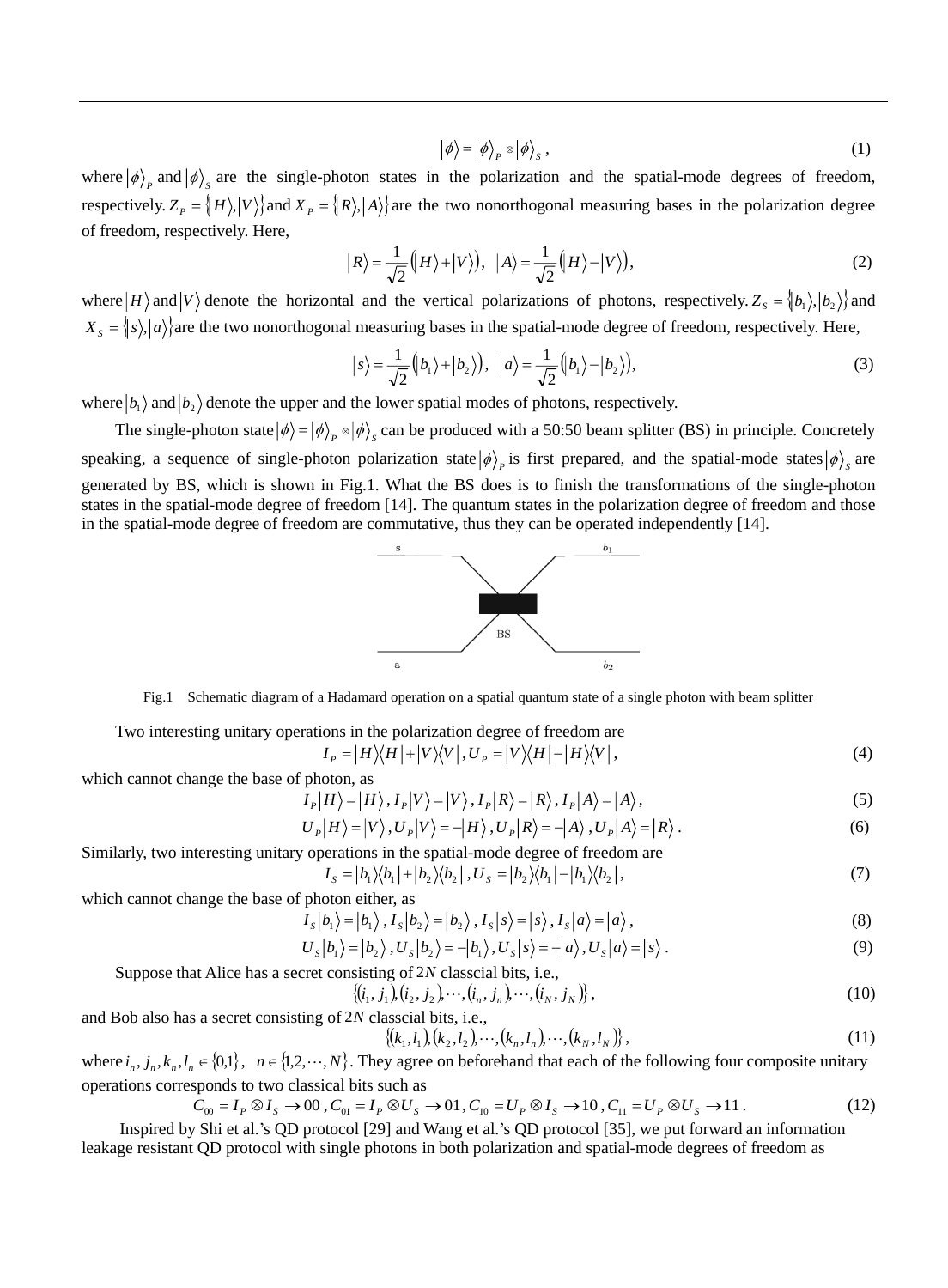follows.

**Step 1: Bob's preparation and transmission.** Bob prepares a sequence of 2*N* single photons in both polarization and spatial-mode degrees of freedom, i.e.,

$$
S = \{L_1, L_1, L_2, L_2, \cdots, L_n, L_n, \cdots, L_N, L_N\},
$$
\n(13)

making each two adjacent single photons  $L_n$  and  $L_n$   $(n \in \{1,2,\dots,N\})$  in the same state. Here, each single photon is randomly in one of the sixteen states  $|\phi\rangle = |\phi\rangle_p \otimes |\phi\rangle_s$ , where

$$
|\phi\rangle_{P} \in \{H\rangle, |V\rangle, |R\rangle, |A\rangle\}, |\phi\rangle_{S} \in \{b_{1}\rangle, |b_{2}\rangle, |s\rangle, |a\rangle\}.
$$
 (14)

Then, Bob prepares  $\delta_1 + \delta_2$  decoy single photons in both polarization and spatial-mode degrees of freedom, each of which is also randomly in one of the above sixteen states, and randomly inserts them into sequence *S* . As a result, a new sequence S' forms. Finally, Bob sends sequence S' to Alice by using the block transmission method [5]. Note that the decoy photon technique [38-39] is employed to check the security of quantum channel here.

**Step 2: The first security check process.** After Alice confirms the receipt of sequence  $S$ , they implement the first security check process: (1) Bob tells Alice the positions and the preparation bases of  $\delta_1$  decoy single photons (the preparation base of each decoy single photon is one of the four bases  $\{Z_P \otimes Z_S, Z_P \otimes X_S, X_P \otimes Z_S, X_P \otimes X_S\}$ ; (2) Alice uses the bases Bob told to measure  $\delta_1$  decoy single photons and informs Bob of her measurement outcomes; (3) Bob determines whether the quantum channel is secure or not by comparing Alice's measurement outcomes with the initial states of  $\delta_1$  decoy single photons. If the quantum channel is secure, the communication will be continued; otherwise, it will be terminated.

**Step 3: Alice's encoding and transmission.** Alice discards  $\delta_1$  decoy single photons in sequence S . Bob tells Alice the positions of  $\delta_2$  decoy single photons. Alice picks out  $\delta_2$  decoy single photons, and restores the remaining 2*N* single photons as sequence *S* . Alice divides sequence *S* into *N* message single photon groups in the manner that two adjacent single photons  $L_n$  and  $L_n$   $(n = 1, 2, \dots, N)$  form one group. Alice and Bob agree on that only the first single photon in each message single photon group is used for encoding. Then, Alice encodes her two classical bits  $(i_n, j_n)$  on the single photon  $L_n$  in the *n*<sup>th</sup> message single photon group by performing the composite unitary operation  $C_{i_nj_n}$ . As a result, the single photon  $L_n$  is turned into  $C_{i_n j_n} L_n$ . Consequently, the *n*<sup>th</sup> message single photon group is changed into  $(C_{i_nj_n}L_n, L_n)$ . Then, Alice picks out the first single photon from each message single photon group to form a new sequence, i.e.,

$$
L = \{C_{i_1j_1}L_1, C_{i_2j_2}L_2, \cdots, C_{i_nj_n}L_n, \cdots, C_{i_Nj_N}L_N\}.
$$
 (15)

The remaining single photon from each message single photon group forms another new sequence, i.e.,

$$
L = \{L_1, L_2, \cdots, L_n, \cdots, L_N\}.
$$
 (16)

In order to encode her checking bits, Alice randomly performs one of the four composite unitary operations of formula (12) on each of  $\delta_2$  decoy single photons. Afterward, Alice randomly inserts these encoded decoy single photons into sequence L to form a new sequence L<sup>'</sup>. Finally, Alice transmits sequence L<sup>'</sup> to Bob also in the manner of block transmission [5], and keeps  $\overline{L}$  in her hand.

**Step 4: The second security check process.** After Bob confirms Alice the receipt of sequence  $\vec{L}$ , they implement the second security check process: (1) Alice tells Bob the positions of the  $\delta_2$  encoded decoy single photons in sequence L<sup> $\dot{L}$ </sup>; (2) Since he generates the  $\delta_2$  decoy single photons by himself, Bob can know their initial states and measuring bases. Bob uses the right measuring bases to measure them and decodes out Alice's checking bits. Then, Bob informs Alice of his decoding outcomes; (3) Alice compares her checking bits with Bob's decoding outcomes. If there is no error, the communication will be continued; otherwise, it will be terminated.

**Step 5: Bob's encoding and their decoding.** Bob drops out the  $\delta_2$  encoded decoy single photons in sequence *L*<sup>'</sup> to restore sequence *L*. Then, Bob encodes his two classical bits  $(k_n, l_n)$  on the single photon  $C_{i_n j_n} L_n$  in the *n*<sup>th</sup> message single photon group by performing the composite unitary operation  $C_{k_n l_n}$ . As a result, the single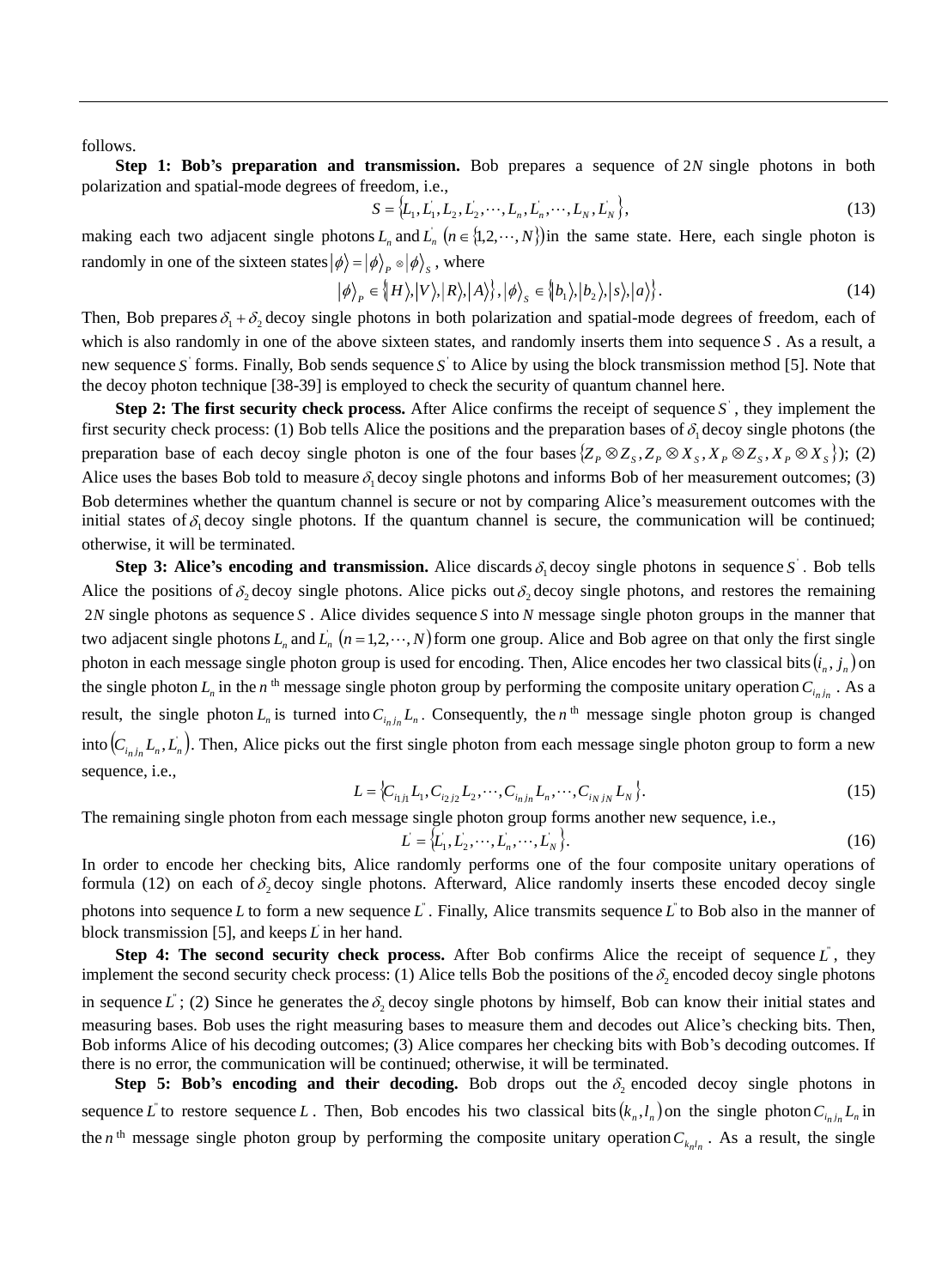photon  $C_{i_nj_n}L_n$  is turned into a new single photon  $C_{k_nl_n}C_{i_nj_n}L_n$ . Accordingly, sequence L is changed into

$$
L = \{C_{k_1 l_1} C_{i_1 j_1} L_1, C_{k_2 l_2} C_{i_2 j_2} L_2, \cdots, C_{k_n l_n} C_{i_n j_n} L_n, \cdots, C_{k_N l_N} C_{i_N j_N} L_N\}.
$$
\n(17)

Since Bob generates the single photon  $L<sub>n</sub>$  by himself, he naturally knows its initial state and the measuring base of single photon  $C_{k_n l_n} C_{i_n j_n} L_n$ . Bob uses the correct measuring base to measure the single photon  $C_{k_n l_n} C_{i_n j_n} L_n$ . Afterward, Bob publishes his measurement outcome of the single photon  $C_{k_n l_n} C_{i_n j_n} L_n$ , whose announcement needs four classical bits. With the initial state of the single photon  $L_n$  and his own composite unitary operation  $C_{k_n l_n}$ , Bob can decode out Alice's two classical bits  $(i_n, j_n)$ . As for Alice, according to Bob's announcement on the measurement outcome of the single photon  $C_{k_n l_n} C_{i_n j_n} L_n$ , she can choose the correct measuring base to measure the single photon  $L_n$  in sequence  $L$ . As a result, she knows the initial state of the single photon  $L_n$ , since each two adjacent single photons  $L_n$  and  $L_n$  is generated in the same state by Bob. With her own composite unitary operation  $C_{i_n j_n}$ , Alice can also decode out Bob's two classical bits  $(k_n, l_n)$ .

Now a concrete example is given to explain the bidirectional communication process of the above protocol, taking the *n*<sup>th</sup> group  $(L_n, L_n)$  as an example. Suppose that  $(i_n, j_n) = (0,0)$  and  $(k_n, l_n) = (0,1)$ . Moreover, assume that  $L_n$  and  $L_n$  are initially prepared in the state of  $|H\rangle \otimes |s\rangle$ . As a result, after Alice and Bob's encoding,  $L_n$  is turned into

$$
C_{k_n l_n} C_{i_n j_n} L_n = (I_P \otimes U_S)(I_P \otimes I_S)(H) \otimes |S\rangle = -|H\rangle \otimes |a\rangle, \qquad (18)
$$

while  $L_n$  is kept stationary. Since Bob generates  $L_n$  by himself, he naturally knows its initial state and the measuring base of  $C_{k_n l_n} C_{i_n j_n} L_n$ . Afterward, Bob uses the right measuring base  $Z_p \otimes X_s$  to measure  $C_{k_n l_n} C_{i_n j_n} L_n$ , and publishes his measurement outcome. According to the initial state of  $L_n$  and his own composite unitary operation  $C_{k_n l_n}$ , Bob can decode out that  $(i_n, j_n) = (0, 0)$ . As for Alice, after hearing of Bob's publishment on the measurement outcome of  $C_{k_n l_n} C_{i_n j_n} L_n$ , she uses the right measuring base  $Z_p \otimes X_s$  to measure  $L_n$  and knows the initial state of  $L_n$ . Then, Alice can decode out that  $(k_n, l_n) = (0, 1)$  via her own composite unitary operation  $C_{i_n j_n}$ .

# **3 Security analysis**

(1) Analysis on the information leakage problem

Without loss of generality, we still use the above example to analyze the information leakage problem here. The relations among Bob's measurement outcome of  $C_{k_n l_n} C_{i_n j_n} L_n$ , Alice's composite unitary operation  $C_{i_n j_n}$  and Bob's composite unitary operation  $C_{k_n l_n}$  are summarized in Tables 1-4 when the composite preparing base of  $L_n$  is  $Z_p \otimes X_s$ . In each table, the first row denotes Alice's composite unitary operation  $C_{i_nj_n}$  while the first column is Bob's composite unitary operation  $C_{k_n l_n}$ . After Bob's publishment, Eve is aware of the state of  $C_{k_n l_n} C_{i_n j_n} L_n$  and the composite preparing base of  $L_n$ , but still has no knowledge about the initial state of  $L_n$ . As a result, she has to randomly guess the initial state of  $L_n$ . If she guesses that the initial state of  $L_n$  is  $|H\rangle \otimes |s\rangle$ , according to Table 1, Eve will think that  $\{(i_n, j_n), (k_n, l_n)\}$  are one of

$$
\{(0,0),(0,1)\},\{(0,1),(0,0)\},\{(1,0),(1,1)\},\{(1,1),(1,0)\};\tag{19}
$$

if she guesses that the initial state of  $L_n$  is  $|H\rangle \otimes |a\rangle$ , according to Table 2, she will think that  $\{(i_n, j_n)(k_n, l_n)\}$  are one of  $\{(0,0),(0,0)\},\{(0,1),(0,1)\},\{(1,0),(1,0)\},\{(1,1),(1,1)\};$  $(20)$ 

if she guesses that the initial state of  $L_n$  is  $|V\rangle \otimes |s\rangle$ , according to Table 3, she will think that  $\{(i_n, j_n)(k_n, l_n)\}$  are one of  $\{(0,0),(1,1)\},\{(0,1),(1,0)\},\{(1,0),(0,1)\},\{(1,1),(0,0)\};$  $(21)$ 

if she guesses that the initial state of  $L_n$  is  $|V\rangle \otimes |a\rangle$ , according to Table 4, she will think that  $\{(\dot{i}_n, \dot{j}_n)(k_n, l_n)\}$  are one of  $\{(0,0),(1,0)\},\{(0,1),(1,1)\},\{(1,0),(0,0)\},\{(1,1),(0,1)\}.$  (22)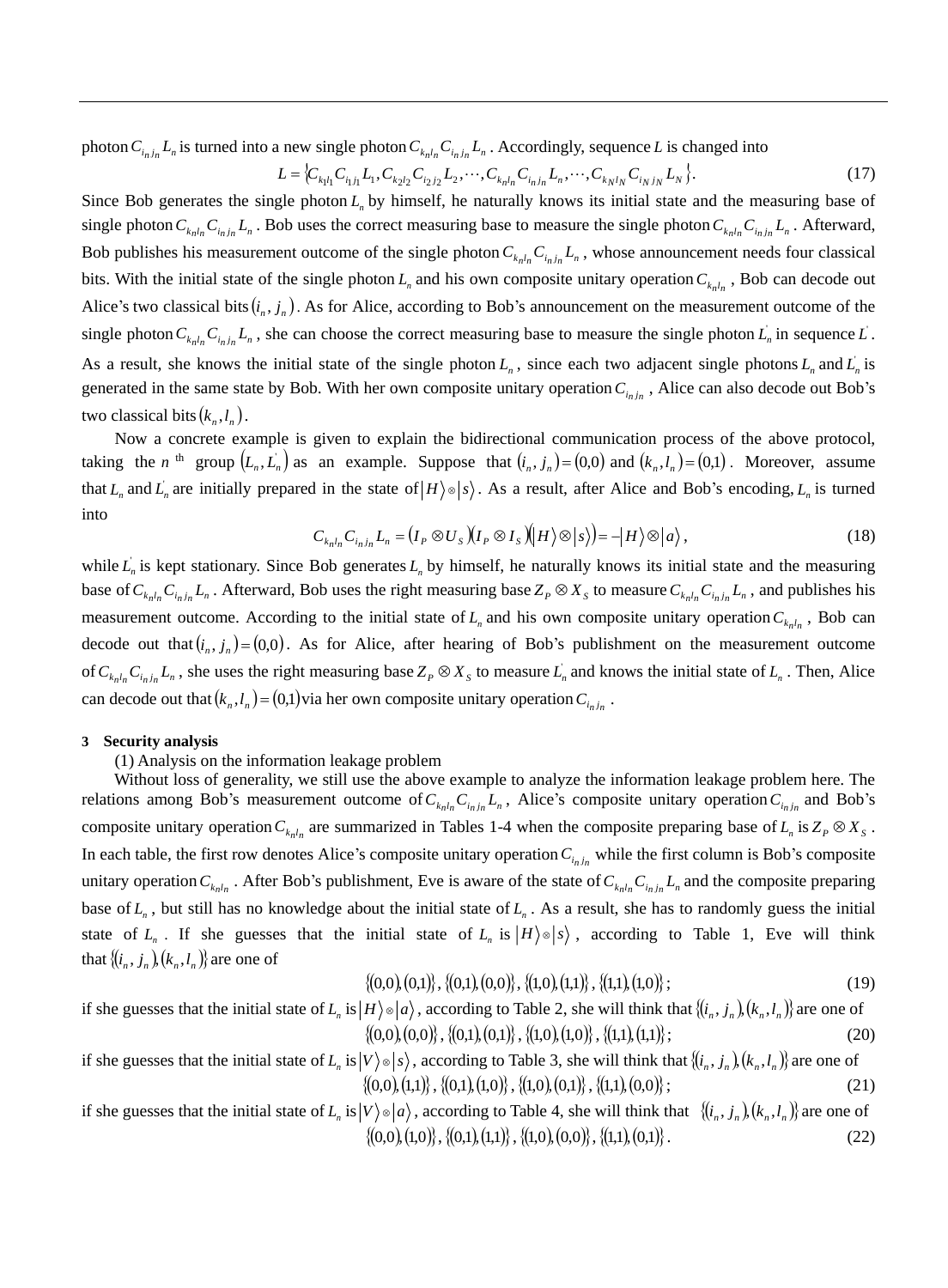As a result, there are totally sixteen kinds of uncertainty for Eve, which includes

$$
-\sum_{i=1}^{16} p_i \log_2 p_i = -16 \times \frac{1}{16} \log_2 \frac{1}{16} = 4
$$
 (23)

bit information, from the viewpoint of Shannon's information theory [40]. This amount of information is equal to that of Alice and Bob's secret bits. Thus, no information is leaked out to Eve. It is easy to know that, during the communication process,  $L<sub>n</sub>$  plays the role of an auxiliary single photon for privately sharing the initial state of *L n* between Alice and Bob so that Eve is unable to know the initial state of *L n* . In this way, although Eve is aware of the state of  $C_{k_n l_n} C_{i_n j_n} L_n$  from Bob's publishment, she still knows nothing about Alice and Bob's secret bits.

Table 1 The relations among Bob's measurement outcome of  $C_{k_n l_n} C_{i_n j_n} L_n$ , Alice's composite unitary operation  $C_{i_n j_n}$  and Bob's

|                   |                               | $\frac{1}{2}$                 |                               |                               |
|-------------------|-------------------------------|-------------------------------|-------------------------------|-------------------------------|
|                   | $I_P \otimes I_S$             | $I_P \otimes U_S$             | $U_P \otimes I_S$             | $U_P \otimes U_S$             |
| $I_P \otimes I_S$ | $H\rangle \otimes  s\rangle$  | $ H\rangle \otimes  a\rangle$ | $ V\rangle \otimes  S\rangle$ | $ V\rangle \otimes  a\rangle$ |
| $I_P \otimes U_S$ | $ H\rangle \otimes  a\rangle$ | $ H\rangle \otimes  S\rangle$ | $ V\rangle \otimes  a\rangle$ | $ V\rangle$ @ $ s\rangle$     |
| $U_P \otimes I_S$ | $ V\rangle \otimes  S\rangle$ | $ V\rangle \otimes  a\rangle$ | $ H\rangle \otimes  S\rangle$ | $ H\rangle \otimes  a\rangle$ |
| $U_P \otimes U_S$ | $ V\rangle \otimes  a\rangle$ | $ V\rangle$ @ $ s\rangle$     | $ H\rangle \otimes  a\rangle$ | $ H\rangle \otimes  S\rangle$ |

composite unitary operation  $C_{k_n l_n}$  when the initial state of  $L_n$  is  $|H\rangle \otimes |s|$ 

Table 2 The relations among Bob's measurement outcome of  $C_{k_n l_n} C_{i_n j_n} L_n$ , Alice's composite unitary operation  $C_{i_n j_n}$  and Bob's

|                   | composite unitary operation $C_{k_n l_n}$ when the initial state of $L_n$ is $ H\rangle \otimes  a\rangle$ |                               |                               |                               |  |
|-------------------|------------------------------------------------------------------------------------------------------------|-------------------------------|-------------------------------|-------------------------------|--|
|                   | $I_P \otimes I_S$                                                                                          | $I_P \otimes U_S$             | $U_P \otimes I_S$             | $U_P \otimes U_S$             |  |
| $I_P \otimes I_S$ | $ H\rangle \otimes  a\rangle$                                                                              | $ H\rangle \otimes  S\rangle$ | $ V\rangle \otimes  a\rangle$ | $ V\rangle \otimes  S\rangle$ |  |
| $I_P \otimes U_S$ | $ H\rangle \otimes  S\rangle$                                                                              | $ H\rangle \otimes  a\rangle$ | $ V\rangle \otimes  S\rangle$ | $ V\rangle \otimes  a\rangle$ |  |
| $U_P \otimes I_S$ | $ V\rangle \otimes  a\rangle$                                                                              | $ V\rangle \otimes  S\rangle$ | $ H\rangle \otimes  a\rangle$ | $ H\rangle \otimes  S\rangle$ |  |
| $U_P \otimes U_S$ | $ V\rangle \otimes  S\rangle$                                                                              | $ V\rangle \otimes  a\rangle$ | $ H\rangle \otimes  S\rangle$ | $ H\rangle \otimes  a\rangle$ |  |
|                   |                                                                                                            |                               |                               |                               |  |

Table 3 The relations among Bob's measurement outcome of  $C_{k_n l_n} C_{i_n j_n} L_n$ , Alice's composite unitary operation  $C_{i_n j_n}$  and Bob's

|                   | composite unitary operation $C_{k_n l_n}$ when the initial state of $L_n$ is $ V\rangle \otimes  s\rangle$ |                               |                               |                               |  |
|-------------------|------------------------------------------------------------------------------------------------------------|-------------------------------|-------------------------------|-------------------------------|--|
|                   | $I_P \otimes I_S$                                                                                          | $I_P \otimes U_S$             | $U_P \otimes I_S$             | $U_P \otimes U_S$             |  |
| $I_P \otimes I_S$ | $ V\rangle \otimes  S\rangle$                                                                              | $ V\rangle \otimes  a\rangle$ | $ H\rangle \otimes  S\rangle$ | $ H\rangle \otimes  a\rangle$ |  |
| $I_P \otimes U_S$ | $ V\rangle \otimes  a\rangle$                                                                              | $ V\rangle \otimes  S\rangle$ | $ H\rangle \otimes  a\rangle$ | $ H\rangle \otimes  S\rangle$ |  |
| $U_P \otimes I_S$ | $ H\rangle \otimes  S\rangle$                                                                              | $ H\rangle \otimes  a\rangle$ | $ V\rangle \otimes  S\rangle$ | $ V\rangle \otimes  a\rangle$ |  |
| $U_P \otimes U_S$ | $ H\rangle \otimes  a\rangle$                                                                              | $ H\rangle \otimes  S\rangle$ | $ V\rangle \otimes  a\rangle$ | $ V\rangle$ @ $ s\rangle$     |  |

Table 4 The relations among Bob's measurement outcome of  $C_{k_n l_n} C_{i_n j_n} L_n$ , Alice's composite unitary operation  $C_{i_n j_n}$  and Bob's

| composite unitary operation $C_{knln}$ when the finitial state of $L_n$ is $ V  \otimes  u $ |                               |                               |                               |                               |
|----------------------------------------------------------------------------------------------|-------------------------------|-------------------------------|-------------------------------|-------------------------------|
|                                                                                              | $I_P \otimes I_S$             | $I_P \otimes U_S$             | $U_P \otimes I_S$             | $U_P \otimes U_S$             |
| $I_P \otimes I_S$                                                                            | $ V\rangle \otimes  a\rangle$ | $ V\rangle \otimes  S\rangle$ | $ H\rangle \otimes  a\rangle$ | $ H\rangle \otimes  S\rangle$ |
| $I_P \otimes U_S$                                                                            | $ V\rangle \otimes  S\rangle$ | $ V\rangle \otimes  a\rangle$ | $ H\rangle \otimes  S\rangle$ | $ H\rangle \otimes  a\rangle$ |
| $U_P \otimes I_S$                                                                            | $ H\rangle \otimes  a\rangle$ | $ H\rangle \otimes  S\rangle$ | $ V\rangle \otimes  a\rangle$ | $ V\rangle \otimes  S\rangle$ |
| $U_P \otimes U_S$                                                                            | $ H\rangle \otimes  S\rangle$ | $ H\rangle \otimes  a\rangle$ | $ V\rangle \otimes  S\rangle$ | $ V\rangle \otimes  a\rangle$ |

composite unitary operation  $C_{knln}$  when the initial state of  $L_n$  is  $|V\rangle \otimes |a|$ 

(2) Analysis of Eve's active attacks

During the whole communication, the single photon  $L<sub>n</sub>$  is transmitted forth and back, thus twice security check processes are conducted totally. Obviously, the second security check process uses the message authentication method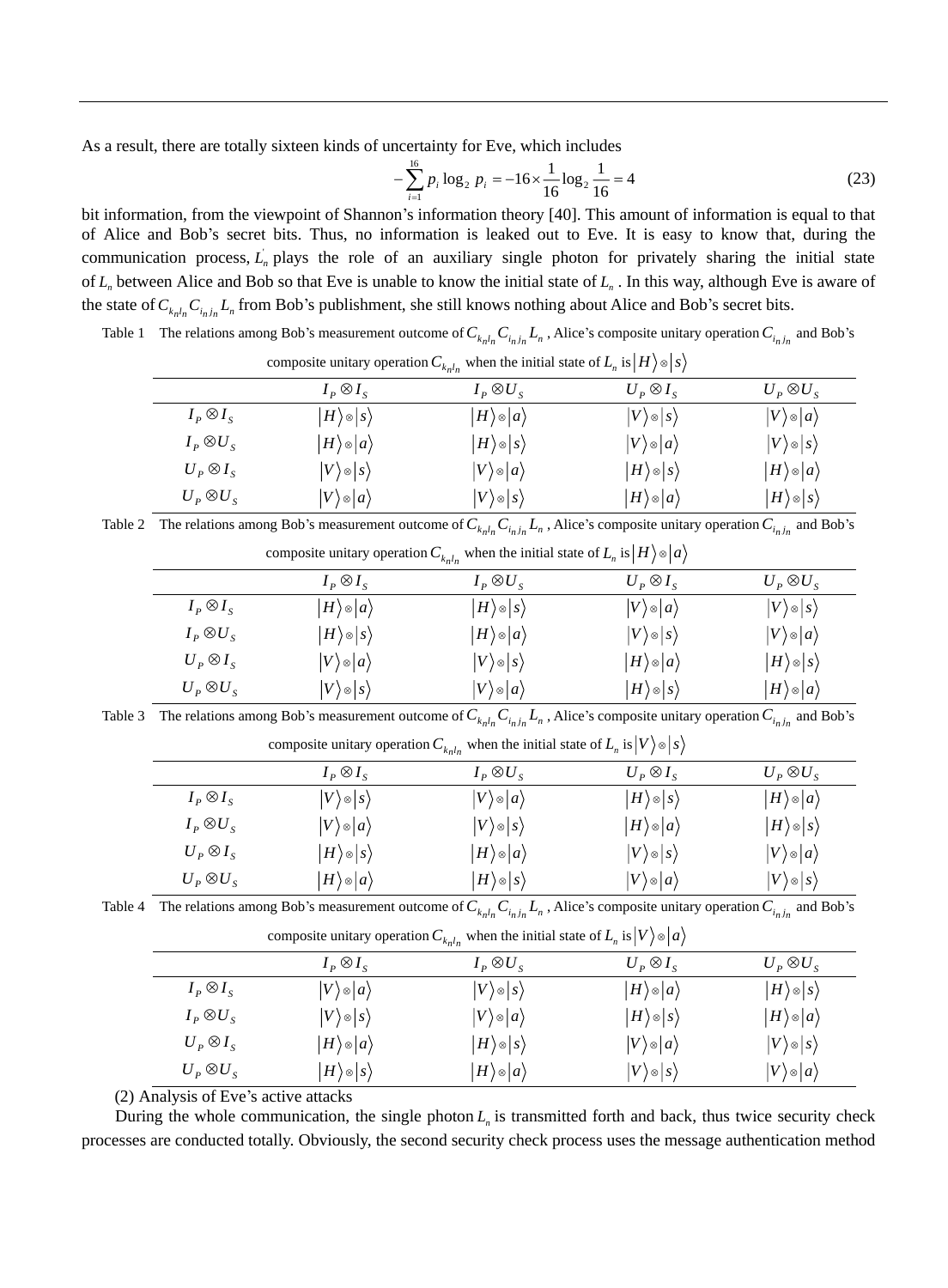to check the existence of Eve during the transmission of sequence  $\vec{L}$  from Alice to Bob. Because she has no knowledge about the positions and the initial states of the single photons in sequence  $\vec{L}$ , even if she intercepts sequence L<sup>'</sup>, Eve can not obtain anything useful about Alice's bits but disturb its transmission. As a result, Eve's attack behavior can be detected by the second security check process inevitably. Thus, the security of the proposed QD protocol is determined by the first security check process, which adopts the decoy photon technique [38-39] to detect the attack behavior of Eve. It is well known that the decoy photon technique [38-39] can be thought as a variation of the security check method of the BB84 QKD protocol [1], which has been proven to be unconditionally secure [41]. Now we validate its effectiveness against Eve's several active attacks as follows.

### ① The Trojan horse attacks

There are two kinds of Trojan horse attack strategies, i.e., the invisible photon eavesdropping [42] and the delay-photon Trojan horse attack [43-44]. In order to overcome the invisible photon eavesdropping, when she receives sequence S from Bob, Alice can insert a filter in front of her devices to filter out the photon signal with an illegitimate wavelength [44-45]; in order to resist the delay-photon Trojan horse attack, Alice can adopt a photon number splitter (PNS:50/50) to split each sampling signal of  $\delta_1$  decoy single photons and use proper measuring bases to measure the two signals after the PNS [44-45]. If the multiphoton rate is abnormally high, the communication will be terminated; otherwise, the communication will be continued.

② The intercept-resend attack

Eve prepares a fake sequence beforehand, which is composed of the single photons randomly in one of the sixteen states  $\ket{\phi} = \ket{\phi}_P \otimes \ket{\phi}_S$  , where

$$
|\phi\rangle_{P} \in \{H\rangle, |V\rangle, |R\rangle, |A\rangle\}, |\phi\rangle_{S} \in \{b_{1}\rangle, |b_{2}\rangle, |s\rangle, |a\rangle\}.
$$
 (24)

After she intercepts sequence  $S$ , Eve uses her fake sequence to replace it and resends the new sequence to Alice. However, before Bob tells Alice the positions and the preparation bases of  $\delta_1$  decoy single photons, Eve has no knowledge about them. As a result, Eve's attack can be detected by the first security check process with the probability of

$$
1 - \left(\frac{1}{4}\right)^{\delta_1},\tag{25}
$$

as Alice's measurement outcomes on the fake decoy single photons are not always identical with the genuine ones.

# ③ The measure-resend attack

After she intercepts sequence S<sup>'</sup>, Eve measures each of its single photons randomly with one of the four bases  $\{Z_P \otimes Z_S, Z_P \otimes X_S, X_P \otimes Z_S, X_P \otimes X_S\}$  and resends the new sequence to Alice. Because Eve's measuring bases for decoy single photons are not always consistent with Bob's preparing bases for them, her attack can be detected by the first security check process with the probability of

$$
1 - \left(\frac{9}{16}\right)^{\delta_1}.\tag{26}
$$

# ④ The entangle-measure attack

Eve may steal partial information by entangling her auxiliary particle  $|\varepsilon_i\rangle$  with the particle in sequence S through a unitary operation  $\hat{U}_E$ . Without loss of generality, we take one decoy single photon in the state of  $|H\rangle \otimes |b_1|$ for example to analyze the entangle-measure attack. It follows that

$$
\hat{U_{E}}|\varepsilon_{i}\rangle_{E}\otimes\left(H\rangle\otimes|b_{1}\rangle\right)=\alpha|\varepsilon_{i}\rangle_{E}|Hb_{1}\rangle+\beta|\varepsilon_{i\oplus1}\rangle_{E}|Vb_{1}\rangle, \qquad (27)
$$

where

$$
|\alpha|^2 + |\beta|^2 = 1,\tag{28}
$$

 $\langle \varepsilon_i \rangle_{E}$  and  $|\varepsilon_{i \oplus 1} \rangle_{E}$  are pure ancilla states uniquely determined by  $\hat{U}_E$  and

$$
E_{E} \langle \mathcal{E}_{i} | \mathcal{E}_{i \oplus 1} \rangle_{E} = 0.
$$
 (29)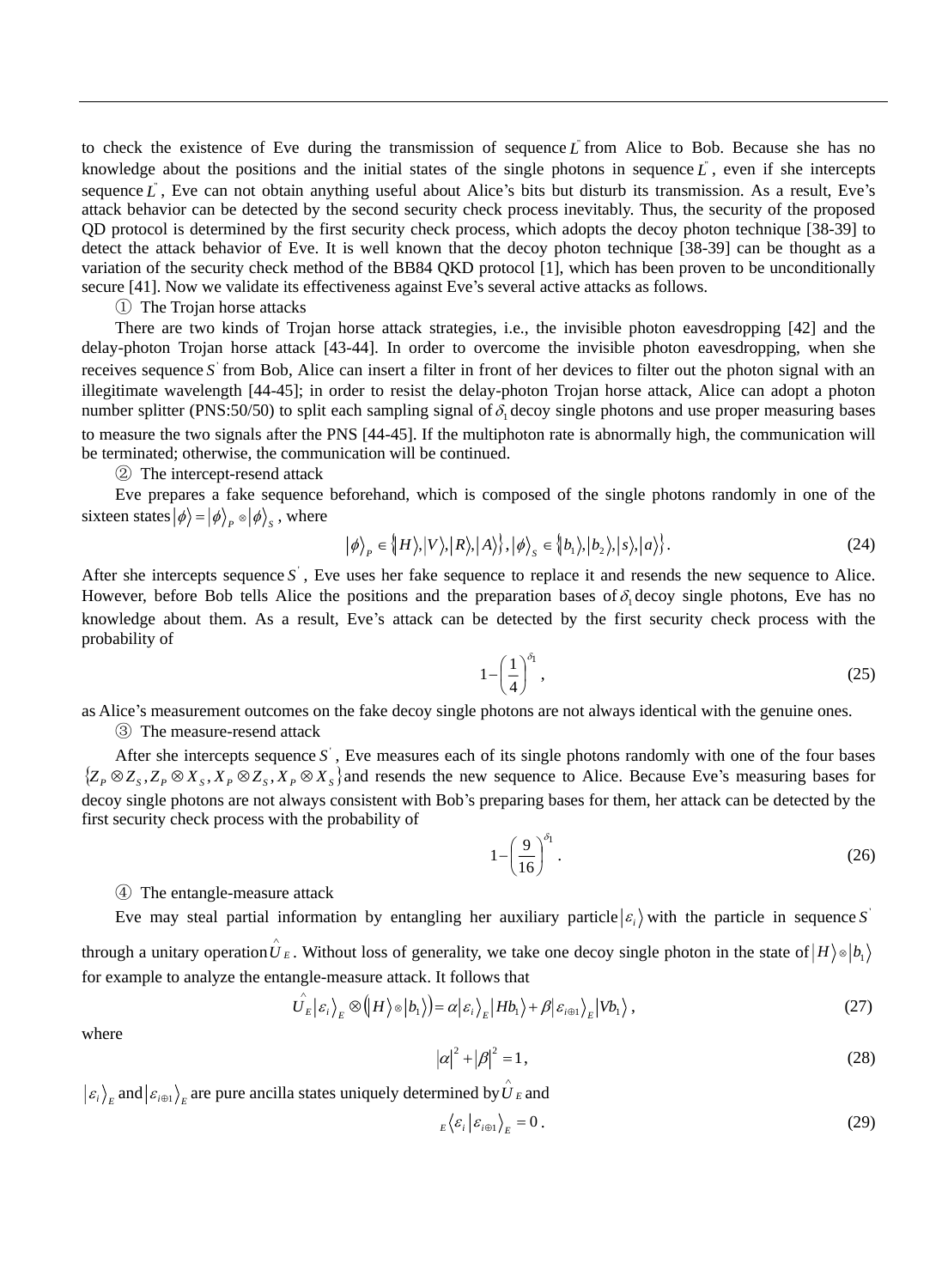As a result, when Alice performs the first security check process by measuring this state with the base of  $Z_P \otimes Z_S$ , Eve can be detected with the probability of  $|\beta|^2$ .

To sum up, it can be concluded now that the proposed QD protocol can overcome Eve's active attacks.

# **4 Discussion and conclusion**

(1) The information-theoretical efficiency

The information-theoretical efficiency defined by Cabello [3] is

$$
\eta = \frac{v_c}{q_t + v_t},\tag{30}
$$

where  $v_c$ ,  $q_t$  and  $v_t$  are the expected secret bits received, the qubits used and the classical bits exchanged between two communicants, respectively. In the proposed QD protocol, after ignoring the two security check processes, two adjacent single photons  $L_n$  and  $L_n$  can be used for exchanging two classical bits  $(i_n, j_n)$  from Alice and two classical bits  $(k_n, l_n)$  from Bob, while four classical bits are consumed by Bob's announcement on his measurement outcome of

the single photon  $C_{k_n l_n} C_{i_n j_n} L_n$ . As a result, it follows that  $v_c = 4$ ,  $q_t = 4$ ,  $v_t = 4$ , making  $\eta = \frac{1}{4+4} \times 100\% = 50\%$  $\eta = \frac{4}{4+4} \times 100\% = 50\%$ .

(2) Comparisons of two previous QD protocols

Recently, Wang et al. [35] also constructed a QD protocol with single photons in both polarization and spatial-mode degrees of freedom. However, later, Zhang and Situ [36] pointed out that the QD protocol of Ref.[35] runs the risk of information leakage, and remedied this drawback by modifying Alice and Bob's encoding rules. In Zhang and Situ's improved protocol [36], after ignoring the security check processes, one single photon in both polarization and spatial-mode degrees of freedom can be used for exchanging one classical bit from Alice and one classical bit from Bob, while two classical bits are consumed by Alice's announcement on the value of *R* . As a result,

it follows that  $v_c = 2$ ,  $q_t = 2$ ,  $v_t = 2$ , making  $\eta = \frac{2}{2+2} \times 100\% = 50\%$  $\eta = \frac{2}{2+2} \times 100\% = 50\%$ . Therefore, the proposed QD protocol has the

same information-theoretical efficiency to Zhang and Situ's improved protocol [36]. However, Zhang and Situ's improved protocol [36] adopts seven different composite unitary operations, while the proposed protocol only needs four. In addition, the proposed protocol provides a new method to overcome the information leakage problem of QD protocol working with single photons in both polarization and spatial-mode degrees of freedom, i.e, the method of directly transmitting auxiliary single photons in both polarization and spatial-mode degrees of freedom from one communicant to another.

In addition, Shi et al. [29] put forward an information leakage resistant QD protocol based on single photons in only one degree of freedom. In Shi et al.'s QD protocol [29], after ignoring the security check processes, two single photons in only one degree of freedom can be used for exchanging one classical bit from Alice and one classical bit from Bob, while two classical bits are consumed by Bob's announcement on his measurement outcome. As a result, it

follows that  $v_c = 2$ ,  $q_t = 2$ ,  $v_t = 2$ , making  $\eta = \frac{2}{2+2} \times 100\% = 50\%$  $\eta = \frac{2}{2+2} \times 100\% = 50\%$ . Therefore, the proposed QD protocol has the same

information-theoretical efficiency to Shi et al.'s QD protocol [29]. However, two single photons in only one degree of freedom only carry two classical bits in total in Shi et al.'s QD protocol [29], while two single photons in both polarization and spatial-mode degrees of freedom can totally carry four classical bits in the proposed QD protocol. Therefore, the proposed QD protocol doubles the capacity of quantum communication of Shi et al.'s QD protocol [29].

To sum up, we design a novel QD protocol with single photons in both polarization and spatial-mode degrees of freedom. The proposed QD protocol overcomes the information leakage problem by directly transmitting the auxiliary single photons in both polarization and spatial-mode degrees of freedom from one communicant to another, which makes two communicants privately share the initial states of their counterparts used for encoding. We also validate in detail that the proposed QD protocol can overcome the Trojan horse attack, the intercept-resend attack, the measure-resend attack and the entangle-measure attack from Eve. The proposed QD protocol only adopts single photons in both polarization and spatial-mode degrees of freedom as quantum resource and single-photon measurements. Thus, it has good feasibility in practice, as the preparation and the quantum measurement of a single photon in both polarization and spatial-mode degrees of freedom can be realized with current experimental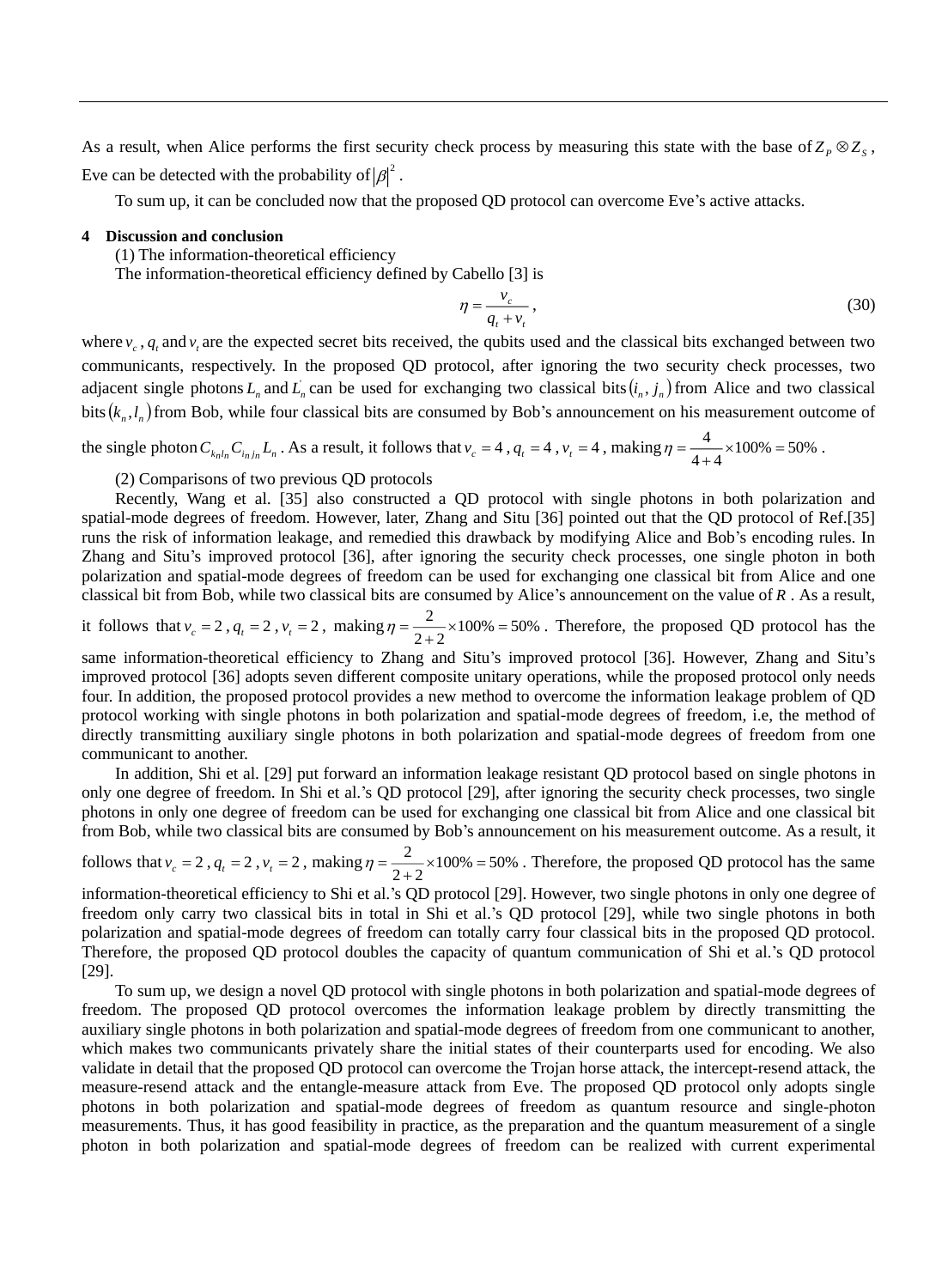techniques. Compared with Zhang and Situ's improved protocol [36], the proposed QD protocol decreases the number of composite unitary operations used for encoding; and compared with Shi et al.'s QD protocol [29], the proposed QD protocol doubles the capacity of quantum communication. The influence of noise on single photon in both polarization and spatial-mode degrees of freedom is very complicated, so we leave this problem for further research.

## **Acknowledgements**

The authors would like to thank the anonymous reviewers for their valuable comments that help enhancing the quality of this paper. Funding by the National Natural Science Foundation of China (Grant No.62071430) and Zhejiang Gongshang University, Zhejiang Provincial Key Laboratory of New Network Standards and Technologies (No. 2013E10012) is gratefully acknowledged.

# **References**

- [1]Bennett C H, Brassard G. Quantum cryptography: public-key distribution and coin tossing. In: Proceedings of the IEEE International Conference on Computers, Systems and Signal Processing. Bangalore: IEEE Press, 1984, 175-179
- [2]Bennett C H, Brassard G, Mermin N D. Quantum cryptography without Bell theorem. Phys Rev Lett, 1992, 68:557-559

[3]Cabello A. Quantum key distribution in the Holevo limit. Phys Rev Lett, 2000, 85:5635

- [4]Beige A, Englert B G, Kurtsiefer C,et al.. Secure communication with a publicly known key. Acta Phys Pol A,2002,101: 357-368
- [5]Long G L, Liu X S. Theoretically efficient high-capacity quantum-key-distribution scheme. Phys Rev A, 2002,65: 032302
- [6]Bostrom K, Felbinger T. Deterministic secure direct communication using entanglement. Phys Rev Lett, 2002, 89:187902
- [7]Deng F G, Long G L, Liu X S.Two-step quantum direct communication protocol using the Einstein-Podolsky-Rosen pair block. Phys Rev A, 2003, 68:042317

[8]Deng F G, Long G L. Secure direct communication with a quantum one-time pad. Phys Rev A, 2004, 69: 052319

- [9]Wang C, Deng F G, Li Y S, Liu X S, Long G L. Quantum secure direct communication with high-dimension quantum superdense coding. Phys Rev A, 2005,71:044305
- [10]Li X H, Li C Y, Deng F G, Zhou P, Liang Y J, Zhou H Y. Quantum secure direct communication with quantum encryption based on pure entangled states. Chin Phys,2007,16(8): 2149-2153
- [11]Wang T J, Li T, Du F F, Deng F G. High-capacity quantum secure direct communication based on quantum hyperdense coding with hyperentanglement, Chin Phys Lett,2011, 28(4): 040305
- [12]Gu B, Huang Y G, Fang X, Zhang C Y. A two-step quantum secure direct communication protocol with hyperentanglement. Chin Phys B, 2011, 20(10):100309
- [13]Sun Z W, Du R G, Long D Y. Quantum secure direct communication with two-photon four-qubit cluster states. Int J Theor Phys, 2012, 51:1946-1952
- [14]Liu D, Chen J L, Jiang W. High-capacity quantum secure direct communication with single photons in both polarization and spatialmode degrees of freedom. Int J Theor Phys,2012,51:2923-2929
- [15]Zhang Z J, Man Z X. Secure direct bidirectional communication protocol using the Einstein-Podolsky-Rosen pair block. 2004,http://arxiv.org/pdf/quant-ph/0403215.pdf
- [16]Zhang Z J,Man Z X. Secure bidirectional quantum communication protocol without quantum channel. 2004, http://arxiv.org/pdf/quant-ph/0403217.pdf
- [17]Nguyen B A. Quantum dialogue. Phys Lett A,2004, 328(1):6-10
- [18]Jin X R, Ji X, Zhang Y Q,Zhang S,et al..Three-party quantum secure direct communication based on GHZ states. Phys Lett A, 2006, 354(1-2): 67-70
- [19]Man Z X, Xia Y J. Controlled bidirectional quantum direct communication by using a GHZ state. Chin Phys Lett,2006, 23(7): 1680-1682
- [20]Ji X, Zhang S. Secure quantum dialogue based on single-photon. Chin Phys, 2006, 15(7):1418-1420
- [21]Man Z X, Xia Y J, Nguyen B A. Quantum secure direct communication by using GHZ states and entanglement swapping. J Phys B-At Mol Opt Phys, 2006, 39(18):3855-3863
- [22]Yang Y G, Wen Q Y. Quasi-secure quantum dialogue using single photons. Sci China Ser G- Phys Mech Astron, 2007,50(5):558- 562
- [23]Shan C J, Liu J B, Cheng W W, Liu T K, Huang Y X, Li H. Bidirectional quantum secure direct communication in driven cavity QED. Mod Phys Lett B, 2009,23(27):3225-3234
- [24]Ye T Y, Jiang L Z. Improvement of controlled bidirectional quantum secure direct communication by using a GHZ state. Chin Phys Lett, 2013, 30(4):040305
- [25]Tan Y G, Cai Q Y. Classical correlation in quantum dialogue. Int J Quant Inform, 2008, 6(2):325-329
- [26]Gao F, Qin S J, Wen Q Y,Zhu F C. Comment on: "Three-party quantum secure direct communication based on GHZ states". Phys Lett A, 2008,372(18):3333-3336
- [27]Gao F,Guo F Z,Wen Q Y,Zhu F C.Revisiting the security of quantum dialogue and bidirectional quantum secure direct communication. Sci China Ser G- Phys Mech Astron, 2008,51(5):559-566
- [28]Shi G F, Xi X Q, Tian X L, Yue R H. Bidirectional quantum secure communication based on a shared private Bell state. Opt